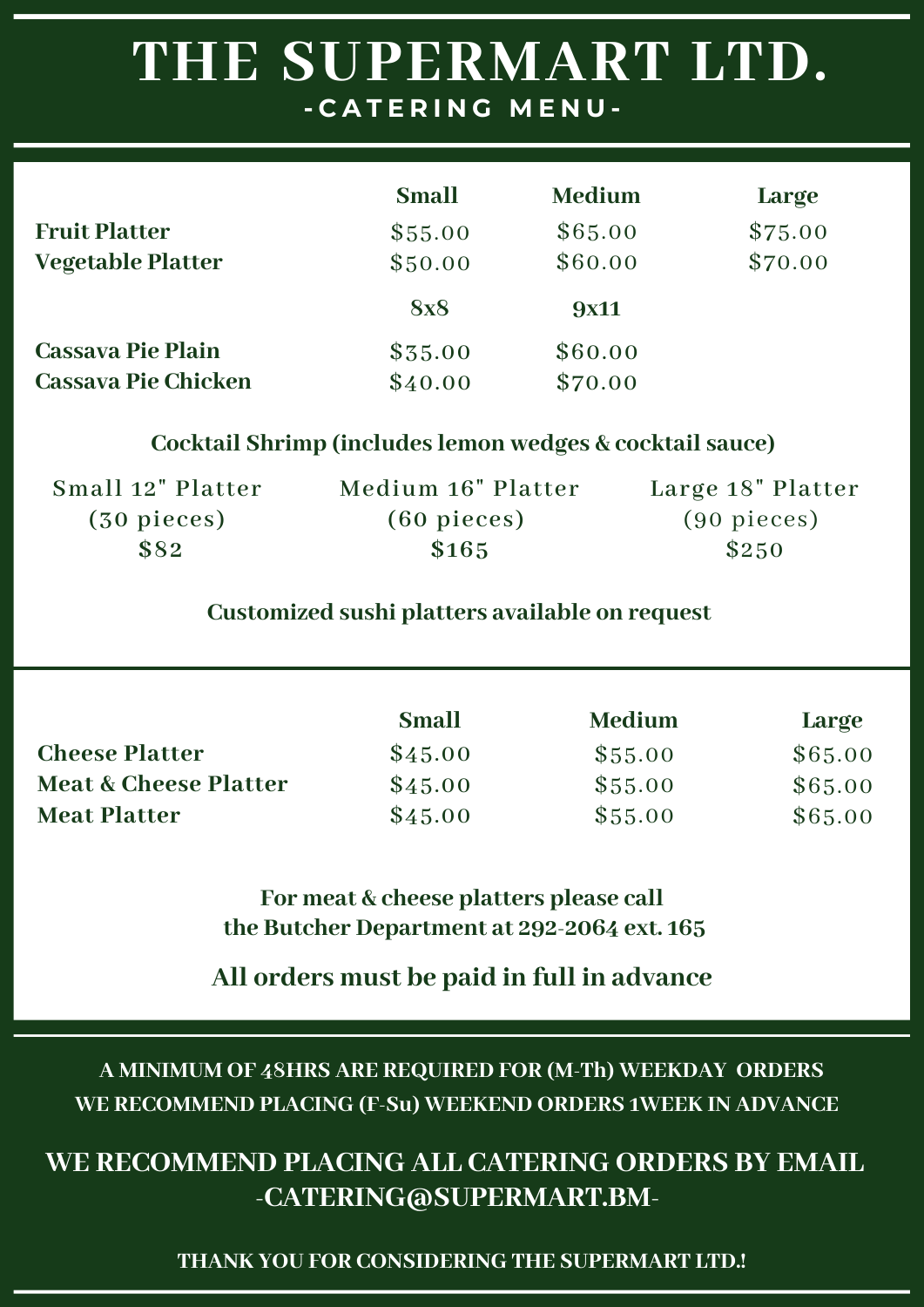|                        | <b>Full Case</b>      | <b>Half</b> Case     |
|------------------------|-----------------------|----------------------|
| <b>Meatballs</b>       | \$90.00 (240 pieces)  | \$45.00 (120 pieces) |
| <b>Fish Nuggets</b>    | \$150.00 (160 pieces) | \$75.00 (80 pieces)  |
| <b>Chicken Wings</b>   | \$150.00 (120 pieces) | \$75.00 (60 pieces)  |
| <b>Chicken Nuggets</b> | \$100.00 (300 pieces) | \$50.00 (150 pieces) |
| <b>Breaded Shrimp</b>  | \$65.00 (69 pieces)   | \$35.00 (35 pieces)  |

**Party Platter (meatballs, chicken wings, fish nuggets & breaded shrimp only - any replacements will be charged by the piece)**

|                                                                          | 16" Platter<br>\$75 |                                                         | 18" Platter<br>\$95                                       |                                                           |
|--------------------------------------------------------------------------|---------------------|---------------------------------------------------------|-----------------------------------------------------------|-----------------------------------------------------------|
| <b>Sausage Rolls</b>                                                     |                     | \$1.50 (1 piece)                                        | \$15.00 (12 pieces)                                       |                                                           |
| <b>Fish Cakes</b><br><b>Spring Rolls</b>                                 |                     | $$1.25$ (cocktail)                                      | \$2.50 (mini)<br>\$0.75 (mini)                            | \$4.50 (large)<br>\$2.50 (large)                          |
| <b>Assorted Sandwiches</b><br>(\$5.75 per sandwich cut<br>into quarters) |                     | 10 Sandwiches<br>$(40pcs)$ 16" Tray<br>\$57.50          | 12 Sandwiches<br>$(48pcs)$ 16" Tray<br>\$69.00            | 15 Sandwiches<br>$(60pcs)$ 18" Tray<br>\$86.25            |
| <b>Assorted Wraps</b><br>$\$7.95$ per wrap<br>cut in half)               |                     | $6 \text{ wraps} (12 \text{pc})$<br>12" Tray<br>\$47.70 | $10 \text{ wraps } (20 \text{pc})$<br>16" Tray<br>\$79.50 | $12 \text{ wraps } (24 \text{pc})$<br>18" Tray<br>\$95.40 |

**All orders must be paid in full in advance**

**A MINIMUM OF 48HRS ARE REQUIRED FOR (M-Th) WEEKDAY ORDERS WE RECOMMEND PLACING (F-Su) WEEKEND ORDERS 1WEEK IN ADVANCE**

**WE RECOMMEND PLACING ALL CATERING ORDERS BY EMAIL -CATERING@SUPERMART.BM-**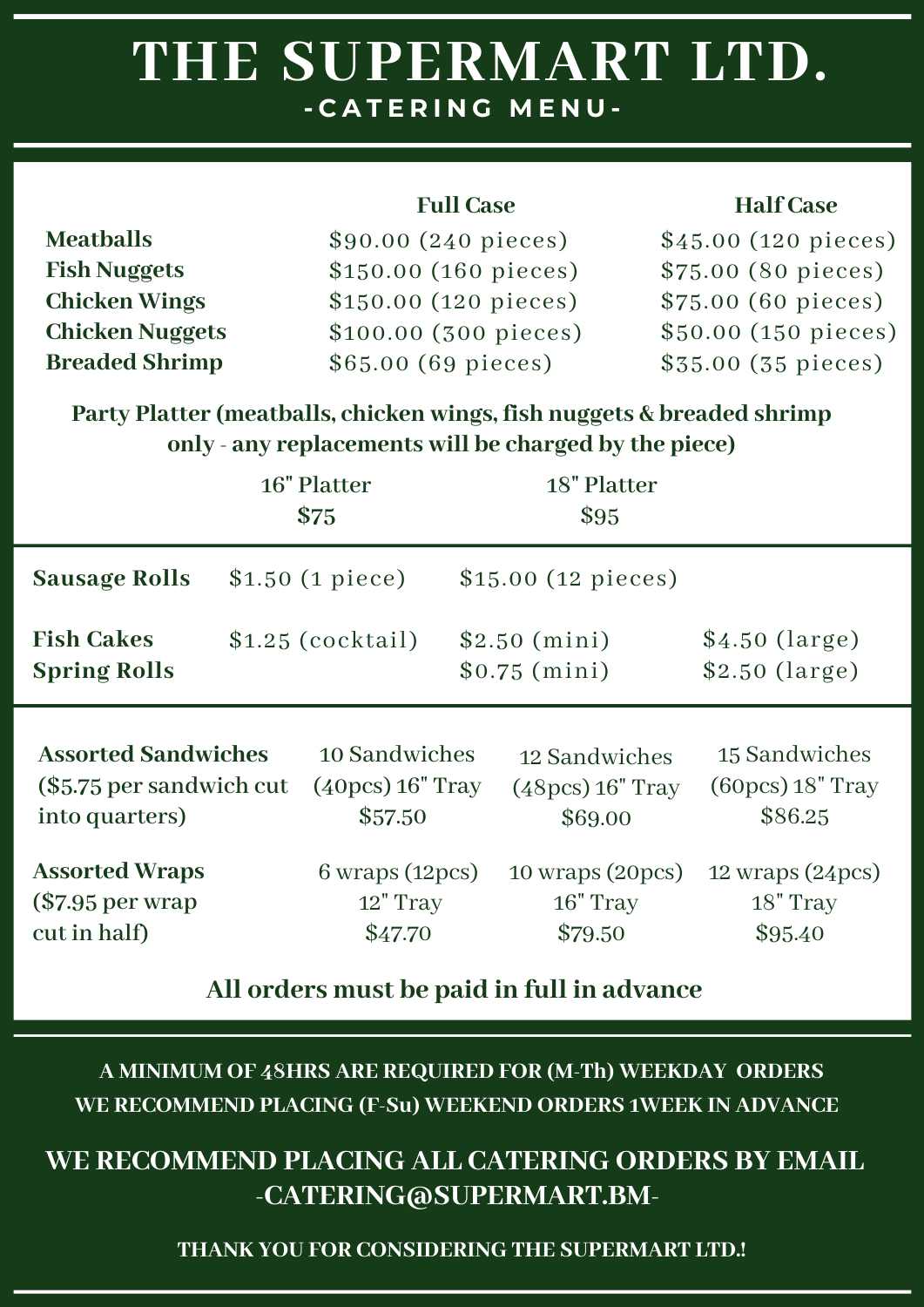| <b>CHICKEN</b>                      | Whole leg     | Drum or Thigh |
|-------------------------------------|---------------|---------------|
| Jamaican Style Jerk                 | \$6.50        | \$3.25        |
| Grilled/Fried/Baked                 | \$6.50        | \$3.25        |
| <b>BBQ/Honey Mustard</b>            | \$6.50        | \$3.25        |
| <b>Stir Fry or Black Bean Sauce</b> | 12.99lb       |               |
| Sweet and Sour, Tadjine or          |               |               |
| Teriyaki Sauce                      | 12.99lb       |               |
| <b>OTHER MEATS</b>                  |               |               |
| Lamb (boneless)                     | \$19.95       |               |
| Goat (with or without bones)        | \$16.95       |               |
| Beef (chuck tender)                 | \$16.95       |               |
| Oxtail                              | $$16.95$ lb   |               |
| Roast Ham/Turkey                    | $$12.99$ lb   |               |
| <b>FISH</b>                         | Per 50z Piece |               |
| Wahoo Grilled/Roasted/Baked         | \$5.75        |               |
| Mahi Mahi Grilled/Roasted/Baked     | \$5.75        |               |
| Salmon Grilled/Roasted/Baked        | \$12.50       |               |
| Snapper Grilled/Fried/Baked (6oz)   | \$12.50       |               |
| Fish Fried/Steamed (half fillet)    | \$3.00        |               |
| Fish Fried/Steamed (fillet)         | \$6.00        |               |
|                                     |               |               |

**1lb serves approximatly 4ppl**

**All orders must be paid in full in advance**

**A MINIMUM OF 48HRS ARE REQUIRED FOR (M-Th) WEEKDAY ORDERS WE RECOMMEND PLACING (F-Su) WEEKEND ORDERS 1WEEK IN ADVANCE**

### **WE RECOMMEND PLACING ALL CATERING ORDERS BY EMAIL -CATERING@SUPERMART.BM-**